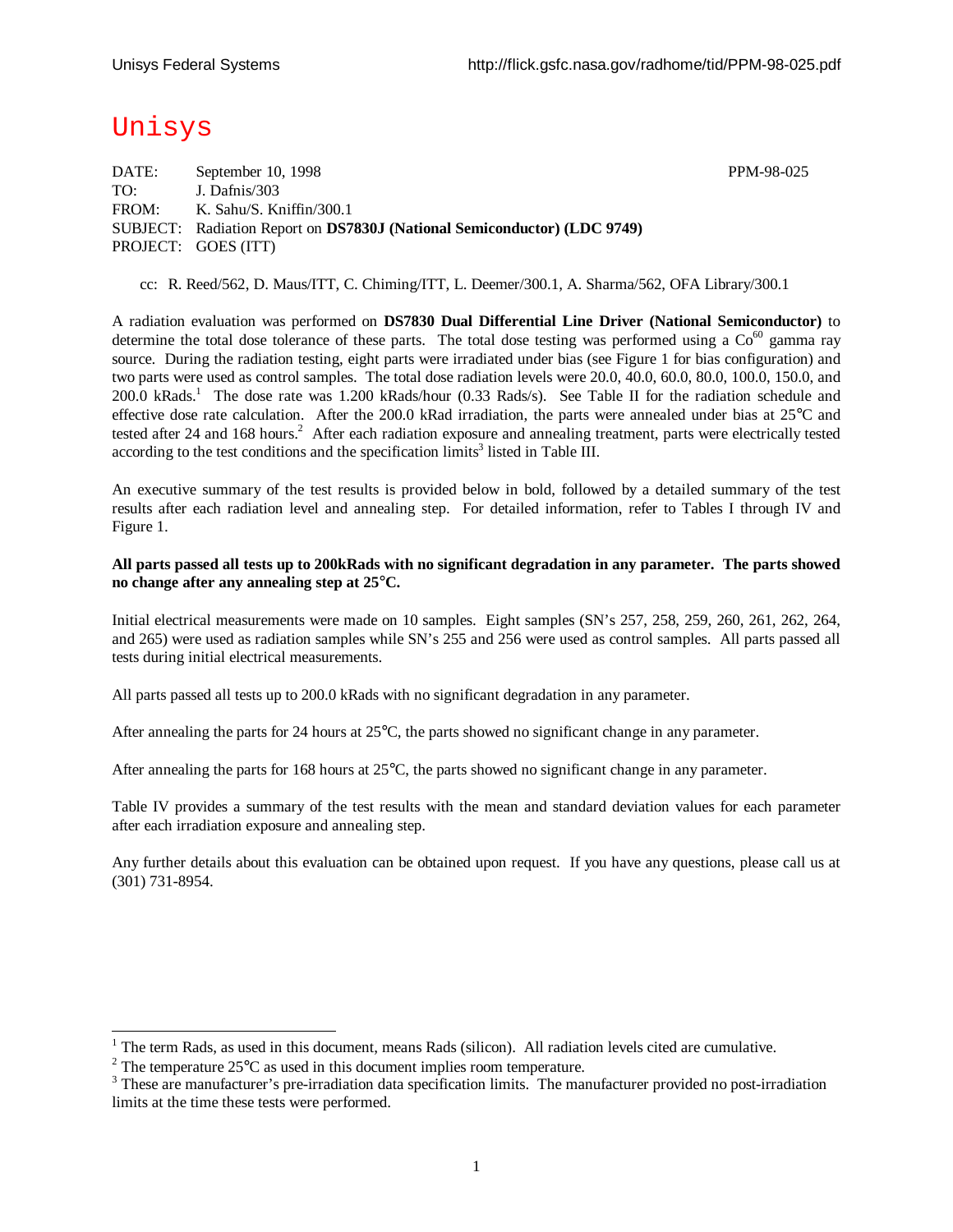#### \_\_\_\_\_\_\_\_\_\_\_\_\_\_\_\_\_\_\_\_\_\_\_\_\_\_\_\_\_\_\_\_\_\_\_\_\_\_\_\_\_\_\_\_\_\_\_\_\_\_\_\_\_\_\_\_\_\_\_\_\_\_\_\_\_\_\_\_\_\_\_\_\_\_\_\_\_\_\_\_\_\_\_\_\_\_\_\_\_\_\_\_ ADVISORY ON THE USE OF THIS DOCUMENT

The information contained in this document has been developed solely for the purpose of providing general guidance to employees of the Goddard Space Flight Center (GSFC). This document may be distributed outside GSFC only as a courtesy to other government agencies and contractors. Any distribution of this document, or application or use of the information contained herein, is expressly conditional upon, and is subject to, the following understandings and limitations:

(a) The information was developed for general guidance only and is subject to change at any time;

(b) The information was developed under unique GSFC laboratory conditions which may differ substantially from outside conditions;

(c) GSFC does not warrant the accuracy of the information when applied or used under other than unique GSFC laboratory conditions;

(d) The information should not be construed as a representation of product performance by either GSFC or the manufacturer;

(e) Neither the United States government nor any person acting on behalf of the United States government assumes any liability resulting from the application or use of the information.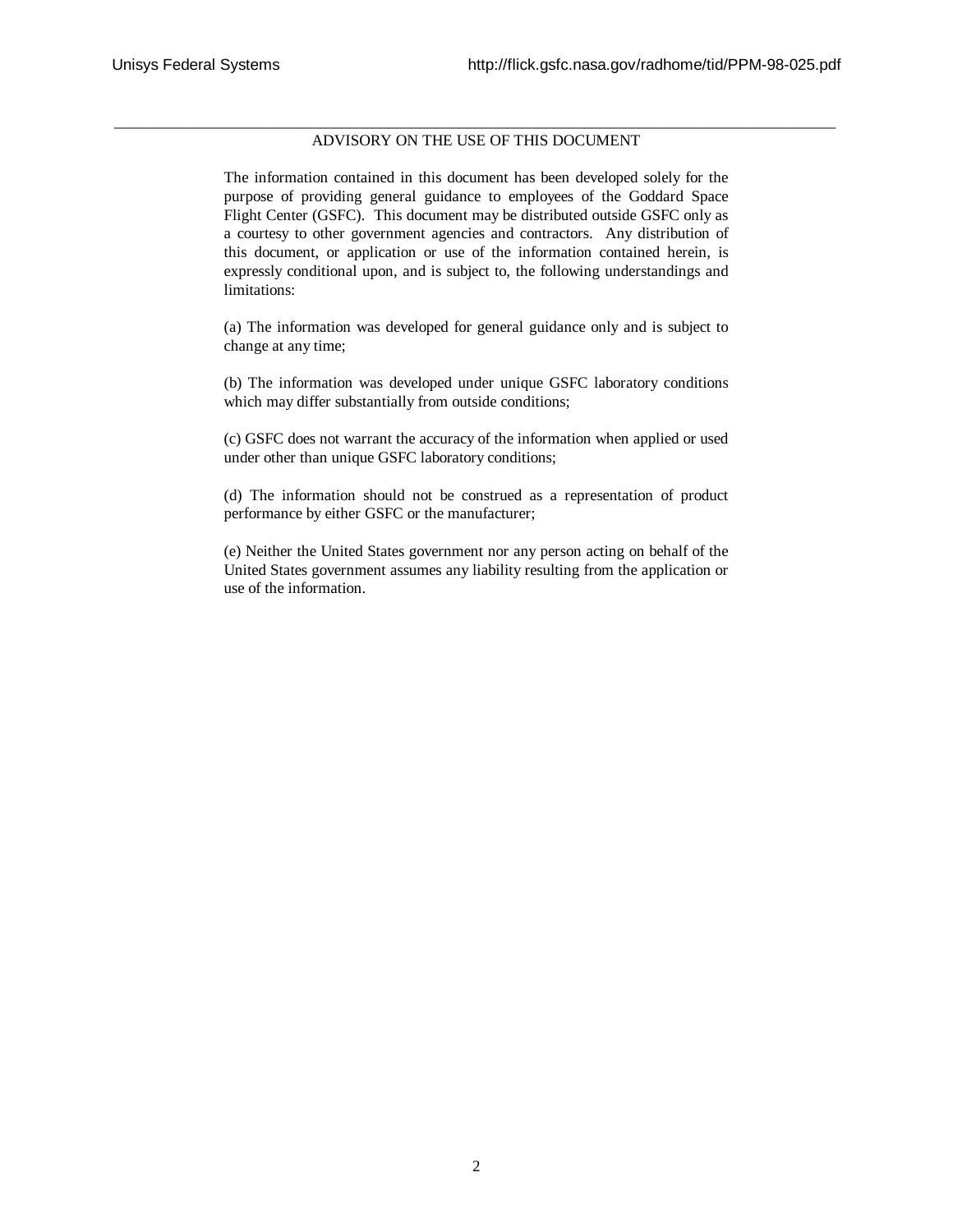

Figure 1. Radiation Bias Circuit for DS7830

Notes:

- 1.  $V_{DD} = 5.0V \pm 0.5V$ .
- 2.  $V_{DD}/2 = 2.5V \pm 0.5V$ .
- 3.  $R_1 = 2.0k\Omega \pm 5\%, \frac{1}{4}W$ .
- 4.  $R_2 = 4.7k\Omega \pm 5\%, \frac{1}{4}W$ .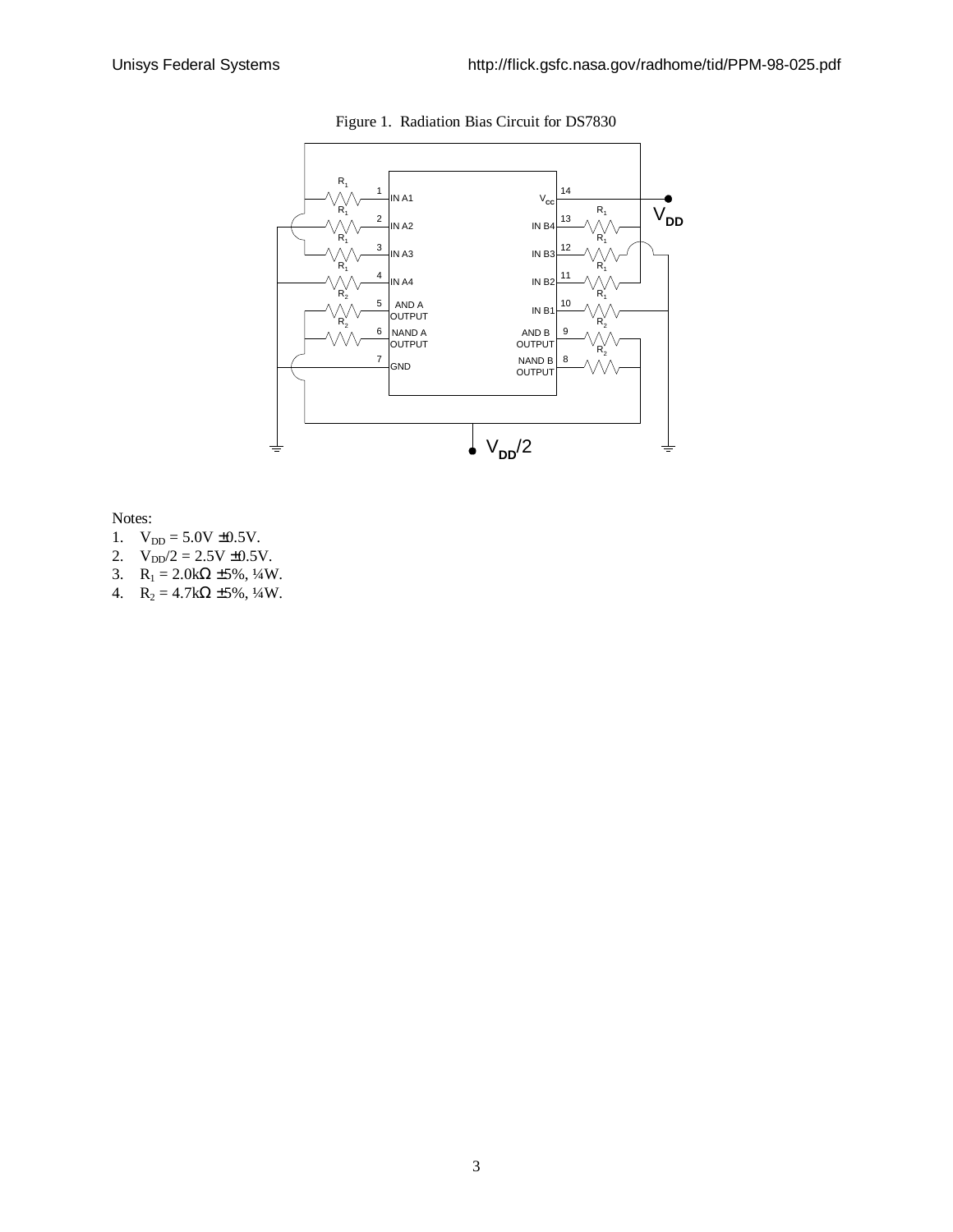| Generic Part Number:                 | <b>DS7830</b>                              |
|--------------------------------------|--------------------------------------------|
| GOES (ITT) Part Number               | <b>DS7830J</b>                             |
| Charge Number:                       | C80709/C80825                              |
| Manufacturer:                        | National Semiconductor                     |
| Lot Date Code (LDC):                 | 9749                                       |
| <b>Quantity Tested:</b>              | 10                                         |
| Serial Number of Control Samples:    | 255, 256                                   |
| Serial Numbers of Radiation Samples: | 257, 258, 259, 260, 261, 262, 264, and 265 |
| Part Function:                       | Dual Differential Line Driver              |
| Part Technology:                     | Bipolar                                    |
| Package Style:                       | 14 Pin DIP                                 |
| Test Equipment:                      | A540                                       |
| Test Engineer:                       | S. Archer-Davies                           |

### TABLE I. Part Information

• The manufacturer for this part guaranteed no radiation tolerance/hardness.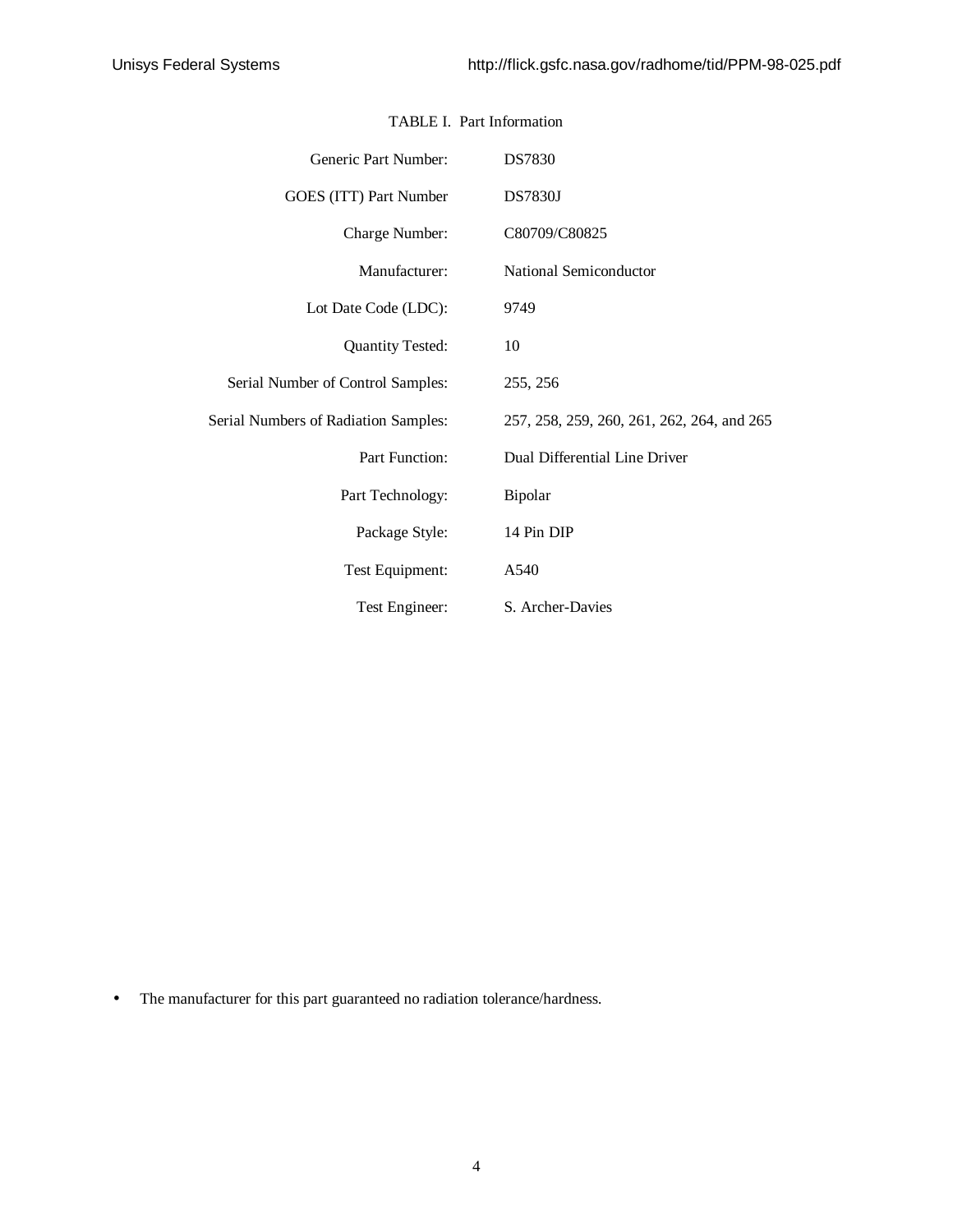| TABLE II. Radiation Schedule for DS7830                                  |  |
|--------------------------------------------------------------------------|--|
|                                                                          |  |
|                                                                          |  |
|                                                                          |  |
|                                                                          |  |
|                                                                          |  |
|                                                                          |  |
|                                                                          |  |
|                                                                          |  |
|                                                                          |  |
|                                                                          |  |
|                                                                          |  |
| $Eff_{ext}$ Deep Deta 000.000 DADC/14 DAVC 505.0 DADC/HOLD 0.16 DADC/CEO |  |

Effective Dose Rate = 200,000 RADS/14 DAYS=595.2 RADS/HOUR=0.16 RADS/SEC The effective dose rate is lower than that of the individual radiation steps as it takes into account the weekend and the extended step.

\* The annealing step was included due to the weekend.

PARTS WERE IRRADIATED AND ANNEALED UNDER BIAS, SEE FIGURE 1.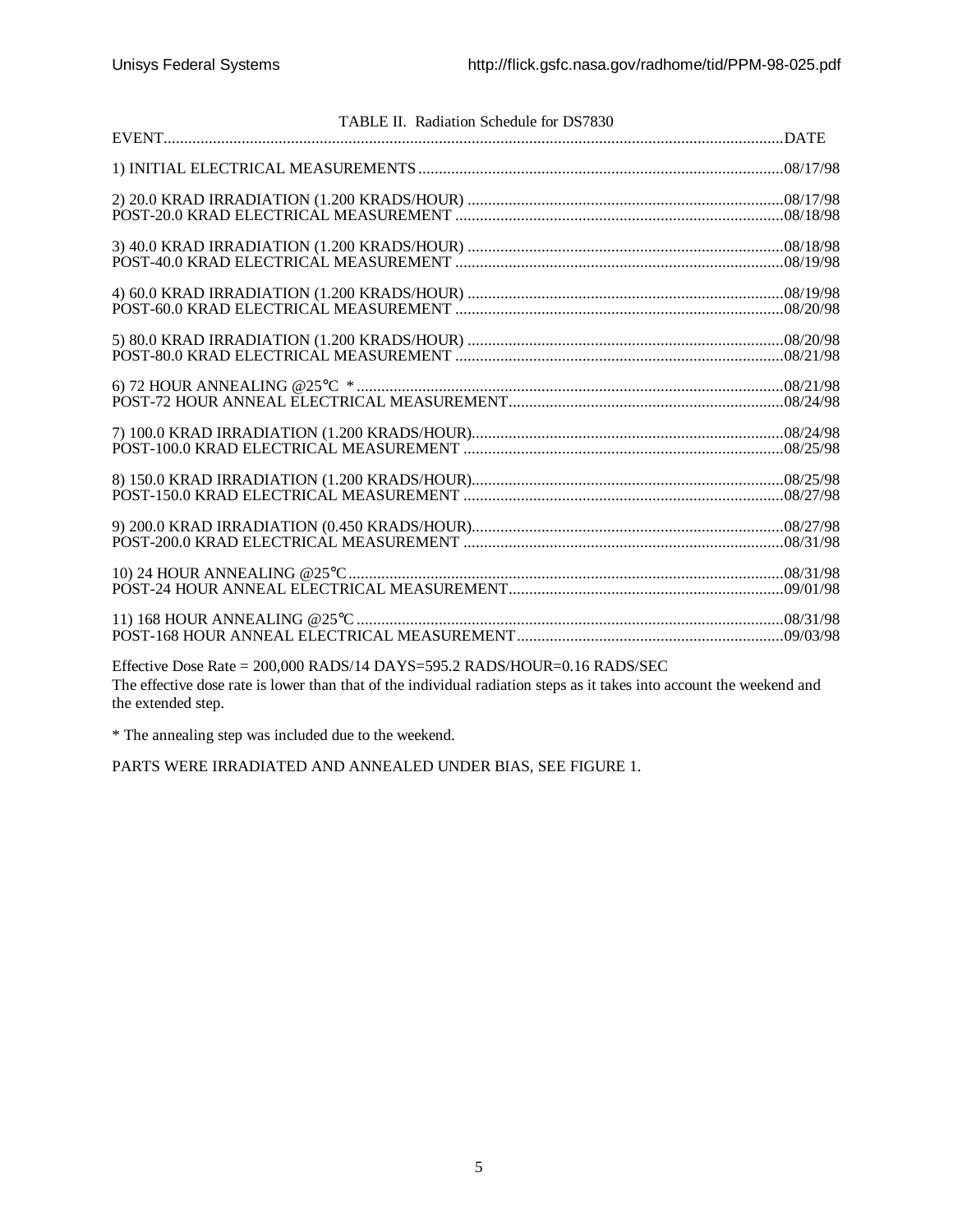| <b>Test</b> |                                         |                                                                                             | Spec.        | Lim.         |
|-------------|-----------------------------------------|---------------------------------------------------------------------------------------------|--------------|--------------|
| #           | <b>Parameter</b>                        | Units Test Conditions /2                                                                    | min          | max          |
| 100         | <b>Gross Functional</b>                 |                                                                                             |              |              |
|             | 200-203 Ih1_InA                         | $mN = 2.4V$ (Logic 1)                                                                       | $\mathbf{0}$ | <b>120</b>   |
|             | 204-207 Ih1 InB                         | $mN$ $V_{N}$ = 2.4V (Logic 1)                                                               | $\mathbf{0}$ | <b>120</b>   |
|             | 250-253 Ih <sub>2</sub> In <sub>A</sub> | $mN/V_{\text{IN}} = 5.5V$ (Logic 1)                                                         | $\mathbf{0}$ | 2000         |
|             | 254-257 Ih2 InB                         | $mN$ $V_{N}$ = 5.5V (Logic 1)                                                               | $\mathbf{0}$ | <b>2000</b>  |
|             | 300-303 Iil InA                         | $mA V_{IN} = 0.4V$ (Logic 0)                                                                | $-4.80$      | $\mathbf{0}$ |
|             | 304-307 Iil_InB                         | $mA V_{IN} = 0.4V$ (Logic 0)                                                                | $-4.80$      | $\mathbf{0}$ |
|             | 400-403 VOH1                            | $V V_{IN} = 0.8V, I_{OUT} = -0.8mA$                                                         | 2.400        |              |
|             | 450-453 VOH2                            | $V V_{IN} = 0.8V$ , $I_{OIII} = 0.8mA$                                                      | 1.800        |              |
|             | 500-503 VOL1                            | $mV/V_{IN} = 0.8V$ , $I_{OUT} = 0.8mA$                                                      | $\mathbf{0}$ | 400          |
|             | 550-553 VOL2                            | $mV V_{IN} = 0.8V, I_{OUT} = 0.8mA$                                                         | $\mathbf{0}$ | 500          |
| 600-603 IOS |                                         | $mA V_{CC} = 5.0V$                                                                          | $-120$       | 40           |
|             | 700-703 VIC In1                         | $V V_{CC} = Min, I_{IN} = -12mA$                                                            | $-1.50$      | $\mathbf{0}$ |
|             | 704-707 VIC In2                         | $V V_{CC} = Min, I_{IN} = -12mA$                                                            | $-1.50$      | $\mathbf{0}$ |
| 800         | <b>ICC</b>                              | $mA V_{IN} = 5.0V$                                                                          | $\mathbf{0}$ | 36           |
| 900-903 TPD |                                         | $\text{ns}$ $\text{R}_{\text{L}}$ = 400 <b>W</b> , $\text{C}_{\text{L}}$ = 15 <sub>pF</sub> | $\mathbf{0}$ | 18           |

# Table III. Electrical Characteristics of DS7830 /1

Notes:

1/ These are the manufacturer's non-irradiated data sheet specification limits. The manufacturer provided no postirradiation limits at the time the tests were performed.

 $2/$  For all tests,  $V_{DD} = 5V$ , except where otherwise noted.